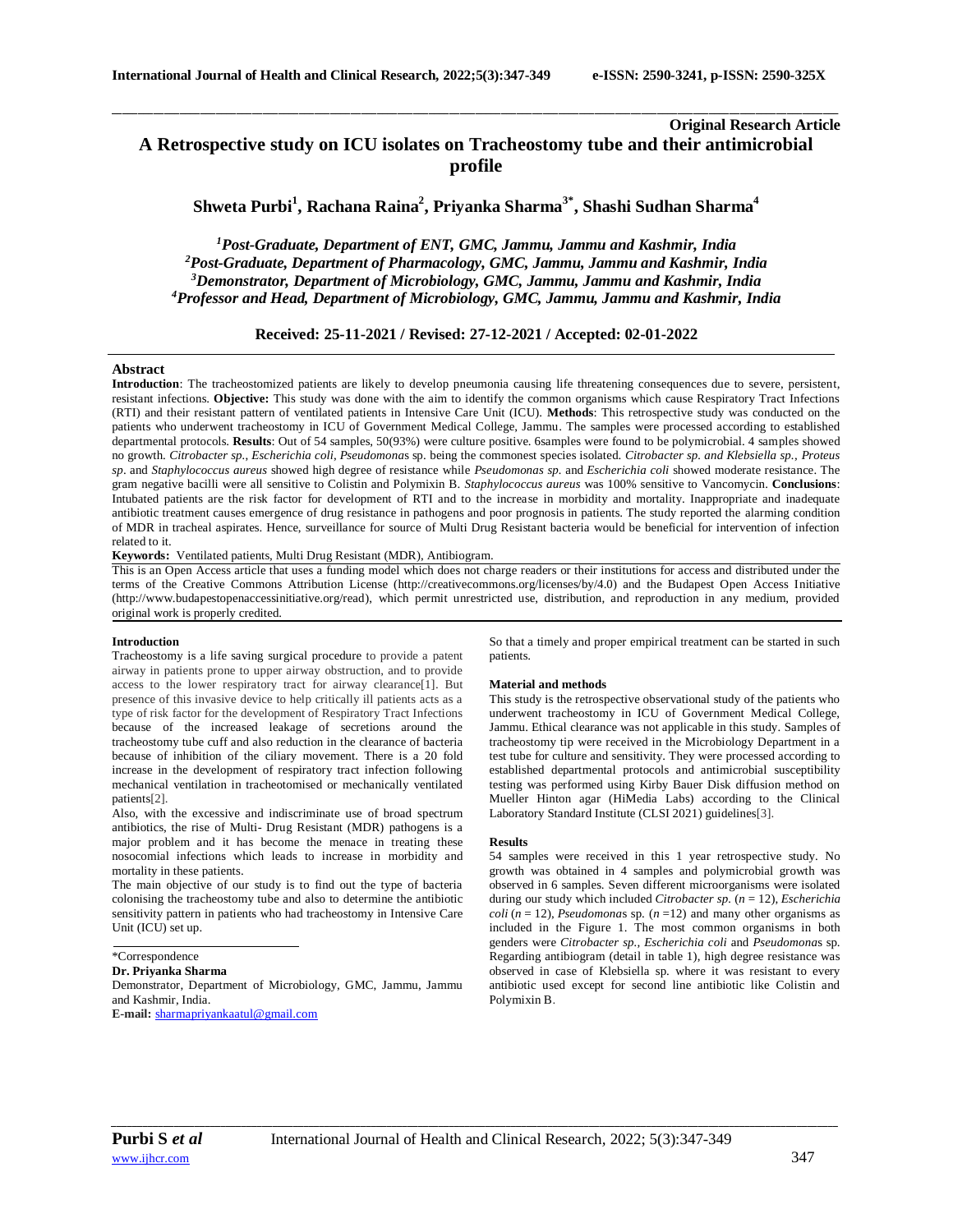

**Fig.1: Different types of Microorganisms isolated**

| Table 1: Resistant pattern (in percentage) of different bacteria isolated |  |  |
|---------------------------------------------------------------------------|--|--|
|                                                                           |  |  |

|                                 | <b>Citrobacter</b><br>sp. $(N=12)$ | <b>Escherichia</b><br>$\text{coli}$ (N=12) | Pseudomonas<br>aeruginosa<br>$(N=12)$ | Acinetobacter<br>$sp. (N=6)$ | <b>Proteus</b><br>$sp. (N=6)$ | Klebsiella<br>$sp. (N=3)$ | Staphylococcus<br>aureus $(N=3)$ |
|---------------------------------|------------------------------------|--------------------------------------------|---------------------------------------|------------------------------|-------------------------------|---------------------------|----------------------------------|
| <b>AMIKACIN</b>                 | 100%                               | 25%                                        | 50%                                   | 100%                         | 100%                          | 100%                      | 100%                             |
| <b>AMPICILLIN</b>               | 100%                               | 25%                                        | $\overline{\phantom{a}}$              | $\overline{\phantom{a}}$     | 100%                          | $\sim$                    | 100%                             |
| AMOXY-CLAVULINIC<br><b>ACID</b> |                                    | 100%                                       |                                       | ٠                            |                               | 100%                      | 100%                             |
| <b>CEFEPIME</b>                 | 100%                               | 100%                                       | ٠                                     | ٠                            | 100%                          | 100%                      | 100%                             |
| <b>CEFTRIAXONE</b>              |                                    | 100%                                       | ۰                                     | 100%                         | ÷                             | 100%                      | 100%                             |
| <b>CIPROFLOXACIN</b>            |                                    | 100%                                       | 50%                                   | 100%                         | $\overline{a}$                | 100%                      | 100%                             |
| <b>DOXYCYCLINE</b>              | 100%                               | 50%                                        | ٠                                     | $\overline{\phantom{a}}$     | 100%                          | 100%                      | 70%                              |
| <b>GENTAMYCIN</b>               | 100%                               | 25%                                        | 50%                                   | 100%                         | 100%                          | 100%                      | 100%                             |
| <b>MEROPENEM</b>                |                                    | 25%                                        | 50%                                   | 50%                          | $\overline{\phantom{a}}$      | 100%                      | 100%                             |
| PIPERACILLIN-                   | 100%                               |                                            | 25%                                   |                              |                               | 100%                      | 100%                             |
| <b>TAZOBACTAM</b>               |                                    | 25%                                        |                                       | 50%                          | 50%                           |                           |                                  |
| TRIMETHOPRIM-                   | 80%                                |                                            |                                       | 100%                         | 100%                          | 100%                      | 100%                             |
| <b>SULFAMETHOXAZOLE</b>         |                                    | 100%                                       |                                       |                              |                               |                           |                                  |
| <b>CEFTAZIDIME</b>              |                                    |                                            | 50%                                   | 100%                         | $\sim$                        | $\overline{\phantom{a}}$  |                                  |
| <b>VANCOMYCIN</b>               |                                    | ۰.                                         | ۰                                     | ٠                            | ٠                             |                           | 0%                               |
| POLYMIXIN B                     | 0%                                 | 0%                                         | $0\%$                                 | 0%                           | 0%                            | $0\%$                     | $\overline{\phantom{a}}$         |
| <b>COLISTIN</b>                 | 0%                                 | 0%                                         | 0%                                    | 0%                           | 0%                            | 0%<br>$-1$                | $\sim$ $\sim$                    |

#### **Discussion**

The rate of nosocomial infection is slowly increasing in the patients admitted in the ICU due to excessive invasive procedures performed including artificial ventilator support along with the increase in antibiotic resistance[4]. The findings of this study would be helpful in selection of appropriate antibiotics.

Our study showed positive growth in 93% of the samples. In a study conducted by Malik *et al*[5], the positive cultures came out to be 83%. This is in contrast to the study of Ahmad H *et al*[6], who observed growth in 45.2% of samples. The high positivity can be attributed to the poor infection control practices in our hospital or due to the efficient sampling technique adopted in our hospital.

In our study, gram-negative bacilli were the common causative agents (94%) as compared to gram-positive cocci, which were 6% of the total positive cultures. This was consistent with the study of Gupta *et al*[7] in which 86% of the samples were gram-negative bacilli. This can be because of the fact that majority of the nosocomial infections are caused by gram negative bacteria are more dangerous and difficult to treat. Thus strict measures against the spread of gram-negative bacilli should be taken.

The most common organisms isolated were *Citrobacter sp.*  (*22%*), *Escherichia coli* (*22%*), *and Pseudomonas sp.* (*22%*). A study by Malik *et al* [5] observed *Klebsiella sp.* (35.4%) as the common organism and a study by S.H.A. Cader *et al*[8] isolated *Pseudomonas*  *sp.* (37%) as the most common agent. This can be attributed to the geographical and regional differences.

Regarding antibiogram, *Klebsiella* sp. was found to be pan resistant to every first line antibiotics used and was only sensitive to second line drugs i.e. Polymixin B and Colistin. *Citrobacter* sp. showed 20% sensitivity towards trimethoprim-sulfamethoxazole and was resistant to other first line antibiotics. This high degree of resistance to multiple drugs in gram-negative bacteria can be associated with crossinfections and other factors like the unjust use of antibiotics, biofilm formation. This is an alarming situation as the emergence of MDR and Extensive Drug Resistant (XDR) pathogens in tracheal secretion leads to increase in morbidity and mortality in patients, making treatment difficult and expensive.

The other gram-negative bacilli of our study, *Escherichia coli* was sensitive to amikacin (75%) and ampicillin (75%), gentamicin (75%), meropenem (75%) similar to the study of Ahmad H *et al*[6], which showed 80% sensitivity to amikacin. In our study, *Acinetobacter* sp. was most sensitive to meropenem (50%) and Piperacillin-tazobactam (50%) and resistant to all other first line antibiotics. A study by S.H.A. Cader *et al*[8] showed 91% sensitivity to Piperacillintazobactam in case of *Acinetobacter* sp. *Pseudomonas* sp. has shown 75% sensitivity to Piperacillin- tazobactam. Rajkumari S *et al*[9] observed 80% sensitivity to Piperacillin- tazobactam. *Pseudomonas* sp. showed a gradual increase in sensitivity to the drugs. Proteus showed only 50% sensitivity to Piperacillin-

*\_\_\_\_\_\_\_\_\_\_\_\_\_\_\_\_\_\_\_\_\_\_\_\_\_\_\_\_\_\_\_\_\_\_\_\_\_\_\_\_\_\_\_\_\_\_\_\_\_\_\_\_\_\_\_\_\_\_\_\_\_\_\_\_\_\_\_\_\_\_\_\_\_\_\_\_\_\_\_\_\_\_\_\_\_\_\_\_\_\_\_\_\_\_\_\_\_\_\_\_\_\_\_\_\_\_\_\_\_\_\_\_\_\_\_\_\_\_\_\_\_\_\_\_\_\_\_\_\_\_\_\_\_\_\_\_\_\_\_\_*